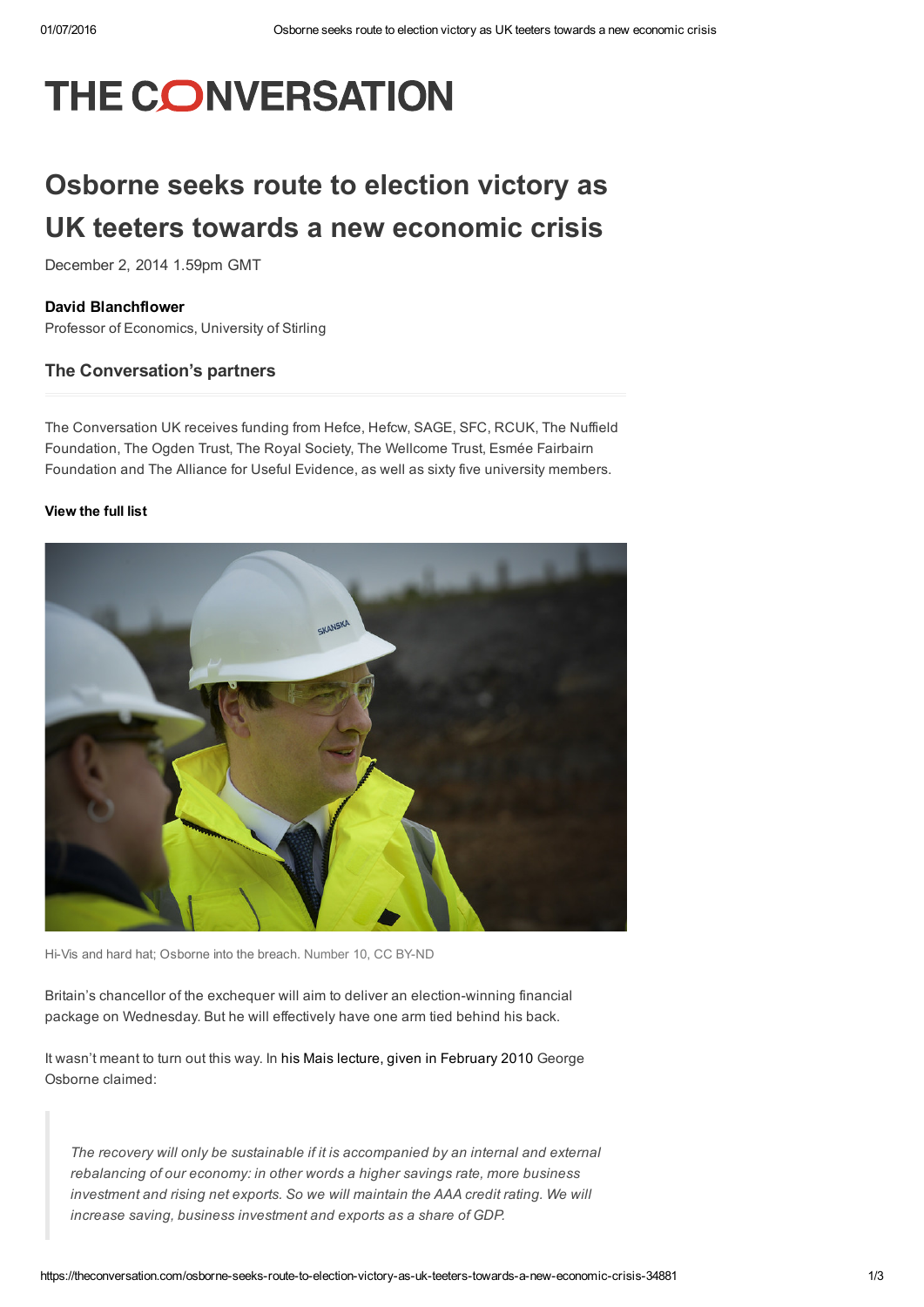So far so bad.

As Osborne prepares his Autumn Statement the public finances aren't in good shape and deficit reduction has stalled. The coalition has borrowed even more than Alastair Darling planned. Income tax receipts are considerably worse than forecast. Government debt as a share of GDP is above the EU average. The AAA credit [rating](http://www.bbc.co.uk/news/business-21554311) is gone.

There has been no rebalancing away from financial services to manufacturing; there has been no march of the [makers,](http://www.telegraph.co.uk/finance/budget/8401022/Budget-2011-Chancellor-George-Osbornes-speech-in-full.html) no sustained move towards a trade surplus and investment fell recently. Savings are down. Plus, there is another government-induced unsustainable housing bubble, with house price to earnings ratios at the same level they were in 2005, and rising.

The Bank of England's Monetary Policy Committee (MPC) can't raise interest rates because of fears it would wipe out mortgage holders and probably require more bank rescues. The UK is unprepared for a shock. But it is inevitably coming. They turn up every seven or eight years – and the next one is soon due, with the MPC lacking the room to cut rates as we did in 2008. Things are [looking](http://www.bbc.co.uk/news/business-11013715) ugly.

#### Austerity errors

Living [standards](http://www.theguardian.com/business/2014/sep/30/fall-uk-living-standards-deeper-ons-tuc) have fallen more than in any previous parliament in recorded history. Jobs are up but real wages are down around 8% since the coalition took office. Real wages are up for those in continuous employment but sharply down for those who obtained their jobs since 2010. The combination of the underemployed and the unemployed means there is a massive amount of labour market slack, equivalent to an unemployment rate of at least 8%, pushing down on wages. In addition a further 1.5m million workers from Eastern Europe already have National Insurance numbers and their potential entry is keeping wage growth down. The average person doesn't feel any recovery.



Crisis banker. Mervyn King [IMF](https://www.flickr.com/photos/imfphoto/8655576649/in/photolist-dH7jZF-adRp6C-ebS6oa-hWB2Ar-hWB2S8-hWCMwc-hWxsjf-hWxst3-7YvVvi-7YvVAZ-5AQPMk-6TbYhK-dxPKeg-a9jKvA-a9gVGa-a9jHsw-a9gVyx-a9jJJ5-a9jLHy-a9jHdm-a9gVfK-a9jLaN-a9gX6z-8Xx94i-81rvf9-BiGE-9iF8e7-a9jKHE-6TbYcg-fFQuv5-9deYWH-aRUHXn-6s3b56-6TfYMm-eYow58-g4b6e-6TfYGd-dQUNCY-6TfYiG-6TfYD9-6TfYn9-6TbXTF-6TbX38-6TfY3G-6TfY93-6TfXyE-dwbVFu-6TbXiv-aGddXD-aFo43G), CC BY-ND

The UK economy experienced a once-in-a-hundred-year shock that lowered GDP rapidly over a period of five quarters in 2008 and early 2009. Then the [economy](http://www.bbc.co.uk/news/10613201) started to recover steadily, at the same pace the economy has traditionally recovered in all prior recessions at least over the last century. Economists sometimes call this "escape [velocity".](http://www.theguardian.com/business/2014/jan/24/mark-carney-economy-interest-escape-velocity) Then along came George Osborne and the coalition with their reckless austerity, aided and [abetted](http://www.telegraph.co.uk/finance/bank-of-england/10882933/Mervyn-King-I-feel-liberated-Im-learning-to-foxtrot.html) by Mervyn King, talking down the the UK economy and falsely claiming it was

bankrupt and like Greece, Spain and Portugal, which don't have their own central banks or currency. Hey presto… the recovery disappeared.

Business and consumer confidence, that fragile factor that Keynes called ["animal](http://www.lrb.co.uk/v31/n22/john-gray/we-simply-do-not-know) spirits", collapsed at the end of 2010 and growth stalled. Raising VAT and slashing capital expenditure were obvious mistakes that were large contributors to the subsequent three years of flat-lining.

Eventually, after easing off on austerity, the economy started to grow again and in the past year or so has grown at approximately the same rate it was growing when the coalition inherited the economy. This has been the third-worst recovery in 650 years behind only the Black Death and the South Sea [Bubble](http://www.library.hbs.edu/hc/ssb/history.html). This has been the slowest [recovery](http://www.independent.co.uk/voices/comment/britain-has-taken-longer-to-recover-from-recession-than-at-any-time-since-the-south-sea-bubble-9645218.html) in 300 years.

Worryingly, the UK is slowing again. Despite claims to the contrary by the coalition, the UK isn't the fastest-growing country in the G7. The US grew faster than the UK in four of the past five quarters, two of the past two and one of the past one. It is true that the UK grew faster over the past 12 months, but that is because the US [experienced](http://www.bloomberg.com/news/2014-09-05/winter-amplifies-u-s-economy-s-seasonal-swing-chart-of-the-day.html) a terrible winter at the beginning of 2014.